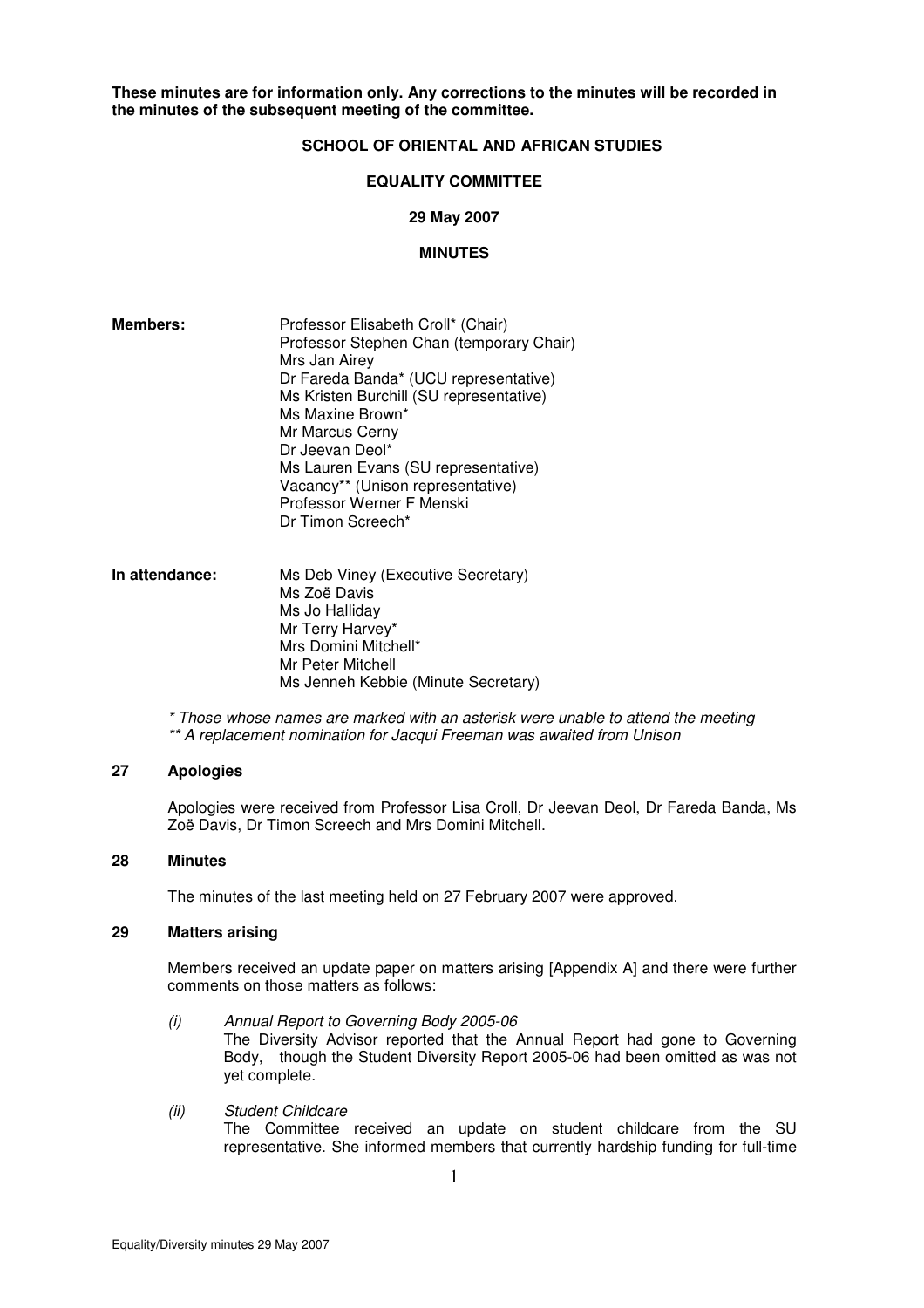UK students was available from the Access to Learning Fund, was limited in amount and did not extend to part-time or international students.

She reported that the childcare SU informal fora for students with childcare responsibility took place on 5 March 2007. During these discussions concerns with regard to the following points were raised:

- Lack of publicity for students wishing to access information on childcare provisions. [Note: This has been addressed by the addition of information on childcare to the Diversity webpages].
- Students unaware of the School's student childcare funds and their eligibility for them.
- Members of staff generally unaware of students' childcare responsibilities and needs.
- Current student leaflet on childcare funding is under publicised.

 The SU representative asked whether the following recommendations and proposals from the meeting could be considered.

- Students would like to be asked about childcare responsibilities and needs during the registration process. (Specific questions e.g. age of children, etc, as needs may differ according to age.)
- To raise student awareness of available childcare funding.
- Develop some sort of crèche facilities that could benefit students and possibly staff.
- Establish an online childcare forum (Blackboard site) which would enable easier access for students seeking information on childcare. It would create further awareness amongst those students with childcare responsibilities.
- Investigate different ways in which to access additional funding.
- SU would publicise information on student childcare issues in its annual leaflet.

She informed members that she was awaiting a reply from the Blackboard administrators and anticipated that the site would be up and running as of next year.

### **30 Gender Equality Scheme (GES) and Action Plan (AP) [Appendix B]**

The Committee considered a draft of the Gender Equality Scheme 2007- 2009 and its Action Plan [Appendix B], from the Diversity Advisor and members commented as follows:

The section dealing with student statistics has had to be altered following the correction of the original data. The revised draft (labelled draft 2) also incorporates the Equality Committee's views and will go to Executive Board and Governing Body.

At page 10, Progression (i.e. did students complete their year's studies successfully?). The Academic Registrar commented that the overall data could be viewed as problematic and that the data should be made more specific. At present the figures showed that 57.11% of all students successfully 'completed' the academic year (or their programme if it was their final year). However, 34.98% of all students were in the 'incomplete' group, this presented an ambiguous reflection of the data as the information collected by HESA was done so in July of each year which meant that at the end of the academic year the latter figure of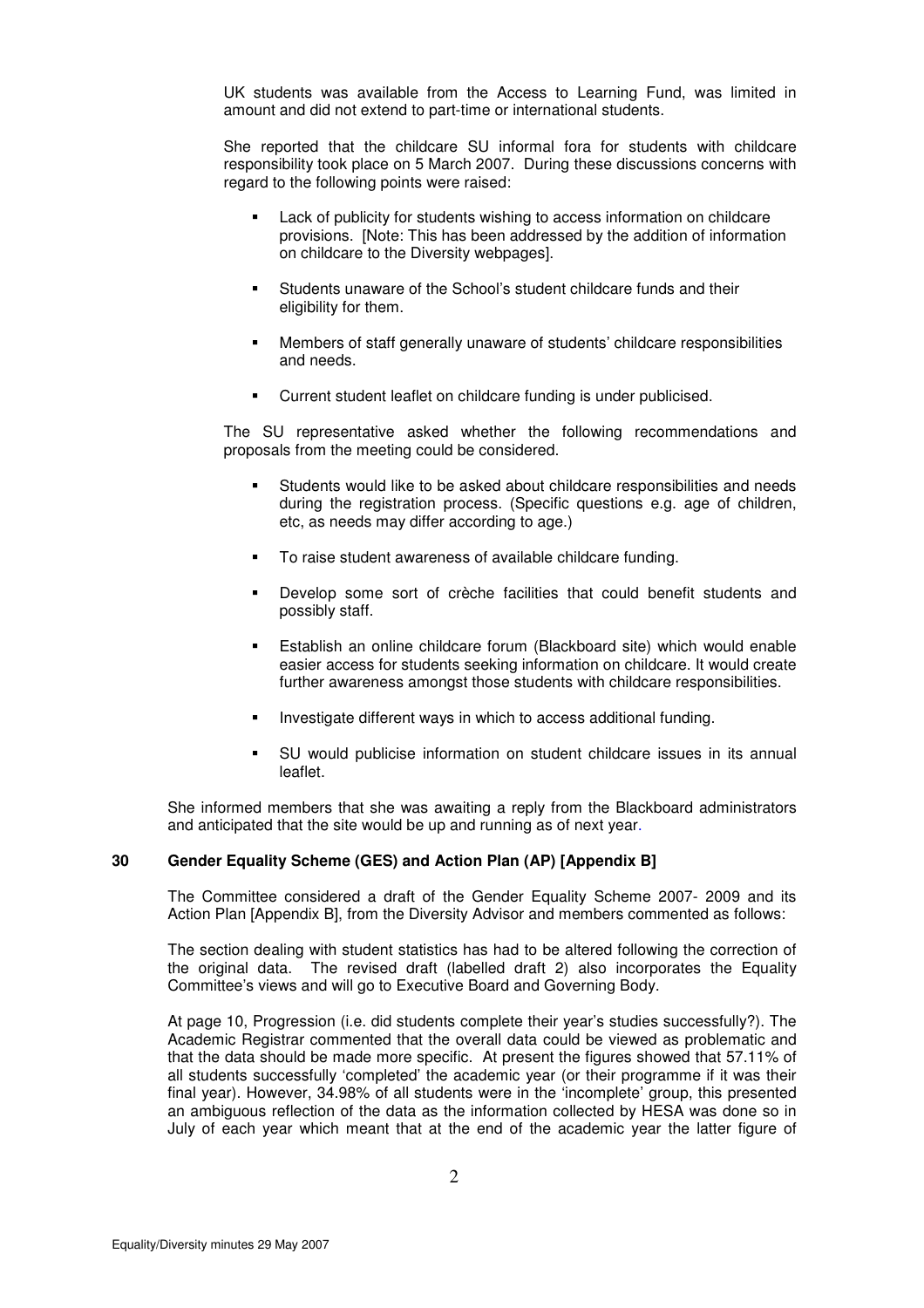students were not schedule to complete, due to technical factors outside the student's control, such as varying course end dates.

At page 11, Gender and Progression, the Academic Registrar said that the information with regards to the progression rates for each gender in the UGs was as expected, however the proportion of PG students were slightly lower than one might expect. The Diversity Advisor pointed out that once the necessary computer software was in place, future analysis on data would be more robust in terms of greater detail and use of appropriate statistical tests. The Chair added that in terms of School policy on this matter, the School was actively looking to employ a planning officer to tackle the School's need for more statistical data.

Members were asked to indicate whether a sub-committee should be established in order to monitor the GES. The GES sub-committee would report to EC each term on progress. The Diversity Advisor said that she would have further discussions and contact each Faculty for a representative and report back at the next meeting on the membership of the Gender Equality Scheme Monitoring Group.

Subject to these changes, the GES and AP was approved.

### **31 HR Staff Diversity Report**

The Committee considered the updates on the action points in the HR Staff Diversity Report 2005-06 [Appendix C] which was published earlier this academic year. The HR Director reminded members that the School had produced this first Equality and Diversity Staff Report in November 2006, which was then updated in January 2007. A number of recommendations were made in relation to how the Equality and Diversity agenda could be further progressed within the School. He added that although the process of implementation had begun in certain areas, no particular timescale had been attached to them and that no specific responsibilities assigned in a formal way to the achievement of these recommendations had been decided.

The HR Director informed members that advances had already been made on a number of issues, in particular from the HR point of view, i.e. the school-wide projects relating to Job Evaluation; implementation of the new national pay framework; the Staff Survey; the negotiations to switch hourly-paid teaching staff to permanent fractional contracts; and the on-going development and agreement of the suite of HR policies and procedures. However, it was noted that not all of the actions described in the original report were within the remit of the HR team to deliver and in some cases additional resources would need to be sought.

The HR Director said that  $S\text{MART}^1$  objectives for individuals would be implemented which would be monitored. This should include the introduction of an annual staff appraisal system, details of which cannot be finalised until the results of the School's staff survey had been gathered. The aim was to replace the current Staff Development Review, which many felt had not been consistently administered. This would encourage and establish a linkage between the School's achievements and the individual objectives. He added that an appraisal system could include collecting opinions about managers from the individual.

The Chair thanked that HR Director and HR team and expressed the Committee's appreciation of the work carried out.

### **32 Annual Report on the Disability Equality Scheme (DES) and its Action Plan.**

The committee noted the DES + AP Annual report 2007 (Appendix D). The Diversity Advisor reported that the DES was on schedule and ongoing and that the development of a "Teaching and Learning" section had been discussed with the Associate Deans. She informed members that the current report would have to be the annual report for the year because it must be ratified by the Governing Body and published by 4 December 2007.

<sup>&</sup>lt;sup>1</sup> SMART = specific, measurable, achievable, realistic and time-bound.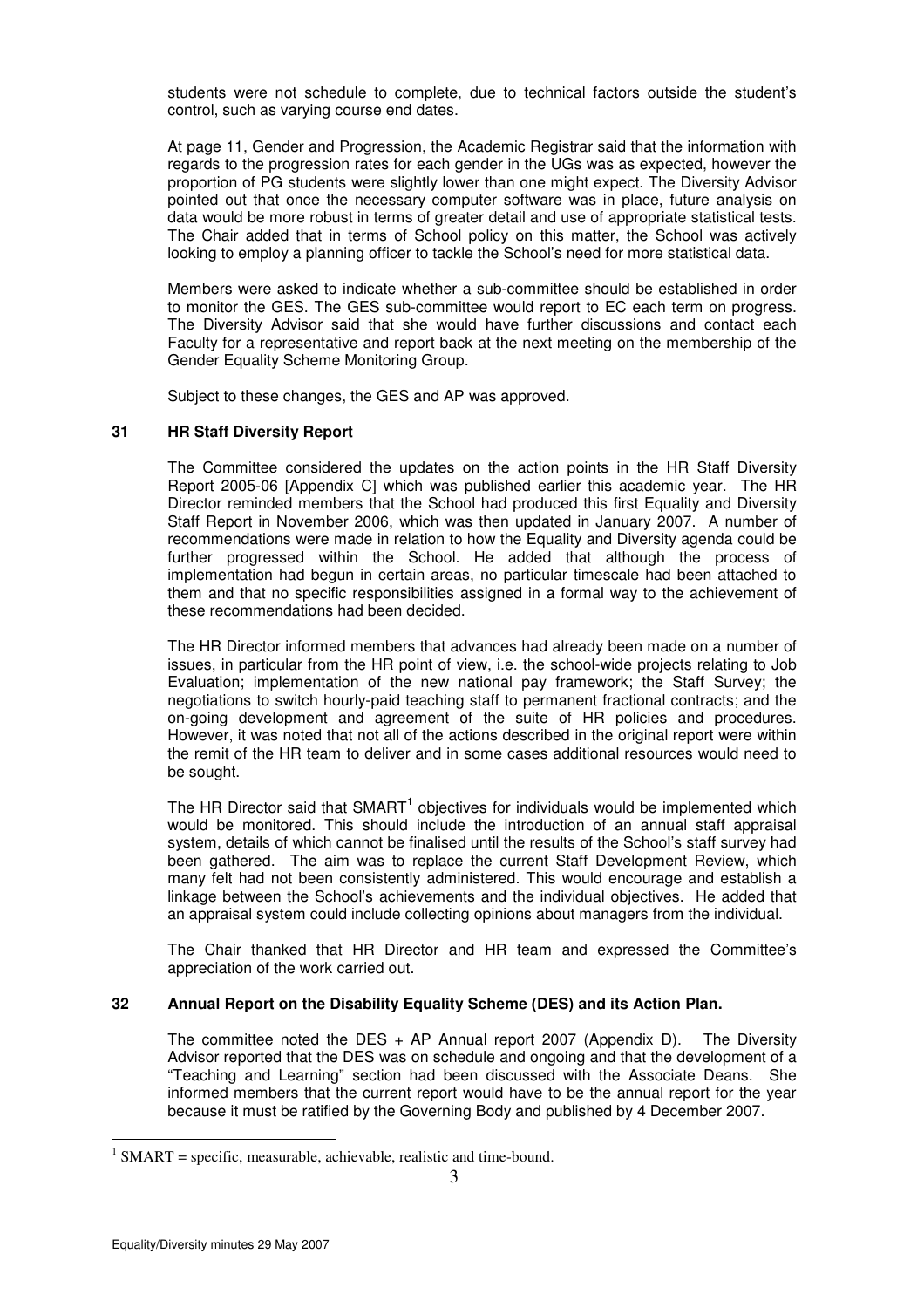### **33 Student Diversity Report 2005-06**

The Diversity Advisor conveyed the apologies of the Registry Systems Team to the Committee for the error causing the transposition of the undergraduate and postgraduate data, on which the report was based and which was only discovered after the report was circulated.

Members were informed that the report would be re-written taking into account the correct data and would be circulated to members before the next meeting in November 2007.

### **34 Report on the Assistive Technology Service (ATS) and Transcription and Alternative Formats Centre [TAFC] Bids**

The Diversity Advisor reported that the School had presented two bids relating to assistive technology for disabled people.

- i. The ATS bid is the product of the work of the Bloomsbury Disability Officers' Group and the current position is that the Heads of Admin group has approved the current draft and agreed that it may go to the next stage, which involves costing the bid and seeking funding from an external source. Discussions with the Bloomsbury group are ongoing: the original idea of a shared single AT Centre has been set aside and we are now seeking to create a shared AT Service, with shared staff to carry out the proposed services.
- ii. The Diversity Advisor informed members that the University of London Disability Officers' Group (UoLDOG) recently submitted a TAFC bid to the UoL Vice Chancellor's development Fund. The outcome of the bid will be known in late June 2007. The main intention is to create a pilot service and run it for 12-18 months, after which the intention is that it should operate as "a stand alone" business, probably on a breakeven or "not for profit" basis.

### **35 Recruitment and Selection Training for SOAS Staff**

 The Committee received and noted a brief report from the Staff Development Manager [Appendix F] on the School's figures for Recruitment and Selection Training for staff. This reflects the recent decision by senior management to insist on R&S training for all recruitment panellists.

### **36 Forthcoming diversity related activities**

The Committee was informed that there would be a series of diversity related activities taking place

- All Inclusive Dining Club The Diversity Advisor and three senior members of academic staff would be attending an evening dinner event with the Bloomsbury partners, facilitated by the Schneider~Ross consultancy and would give feedback to the Committee at the next meeting.
- Generating Genius The Diversity Advisor informed the Committee that she was working with the School's Widening Participating Officer and Tony Sewell on organising a summer School project to be hosted by SOAS, for boys from African-Caribbean backgrounds. The week long project would involve the boys, aged between 12 and 15, attending Vernon Square and developing and building robots, the project will also involve themes around African music and culture. The project was scheduled to start the week beginning 20 August 2007.
- The Bloomsbury Diversity Week will take place in either November 2007 or February 2008.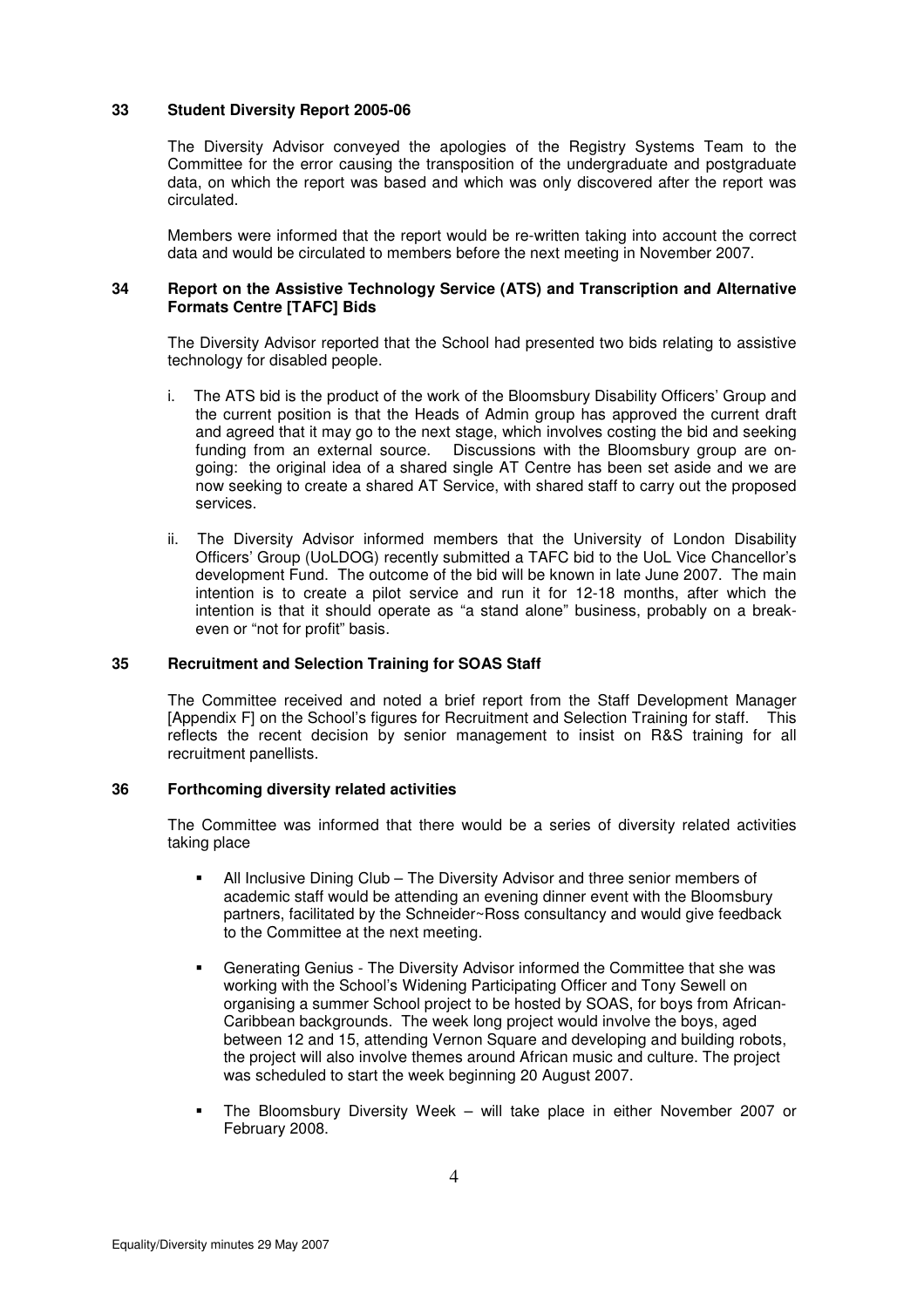The Bloomsbury well being week - will take place in either November 2007 or February 2008.

# **37 Any other business**

 The Chair expressed his thanks and appreciation on behalf of the School and Professor Lisa Croll to all members of Equality Committee for their work during the year.

### **38 Date of next meeting**

The date of the next meeting will be circulated to members in due course.

No reserved business was considered at the meeting